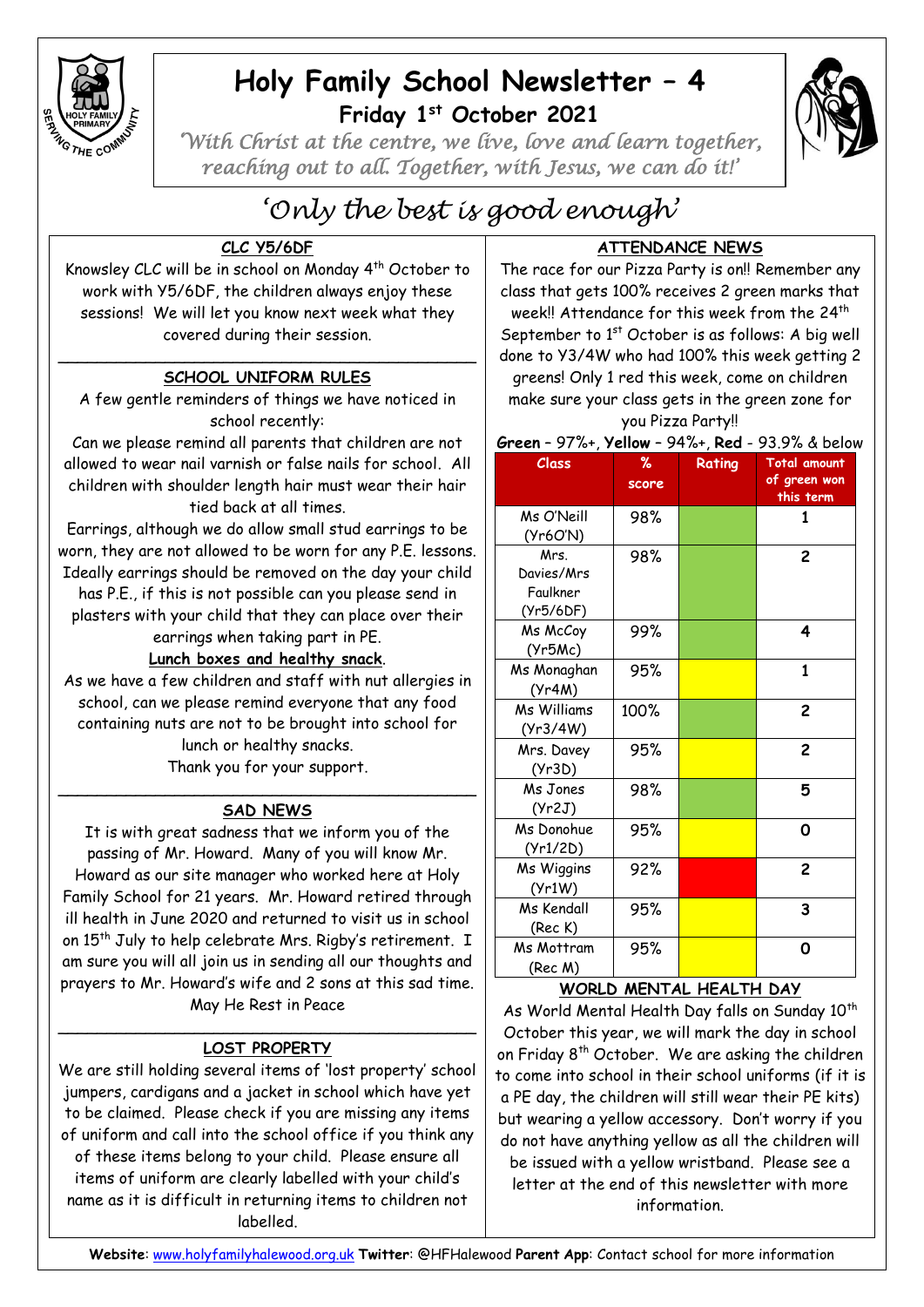## **SCHOOL MEALS**

The cost of school meals will increase from £2.00 per day to £2.10 per day (from £10.00 per week to £10.50) from Monday 27th September. If you think your child is entitled to free school meals and you have not yet applied for it – this is more important for children in Reception and KS1, as children in these years receive universal free school meals from the government. As a school we receive additional funding called pupil premium for each child who claim means tested free school meals so please don't leave it until your child is in Y3 before you apply!

## **£1.00 LUNCH DAY**

Knowsley Council is once again holding a £1.00 school lunch day on 7<sup>th</sup> October. If your child usually has a school lunch this amount will be reflected within ParentPay. Children who do not usually have a school lunch will have the chance to trial a lovely roast dinner on this day for £1.00. KS1 children and free school meal children do not pay for this lunch. If you would like your child to have a school lunch on this day and you are not entitled to means tested free school meals, please pay on ParentPay.



#### \_\_\_\_\_\_\_\_\_\_\_\_\_\_\_\_\_\_\_\_\_\_\_\_\_\_\_\_\_\_\_\_\_\_\_\_\_\_\_\_\_ **FLU IMMUNISATION**

Please see information received from Knowsley Immunisation team: Could you please promote the flu link below to parent/carers weekly and include in your school newsletters to ensure we receive a good uptake to protect the children and families of Knowsley from flu. Once a parent/carer has completed an eConsent form it will not allow them to complete another, to make any changes they will need to contact our team on 0151 676 5141.<https://forms.merseycare.nhs.uk/flu-vaccination>

Included with the link could you please send communication informing all parents and carers of the following important information:

- The eConsent form MUST be submitted 48hours prior to us coming into school otherwise we can not guarantee the consent form will be processed in time for us to vaccinate their child in school.
	- This year we will be sending post immunisation advice to the email that was provided in the eConsent form. Anyone who has not provided an email address will receive a paper copy.

The immunisation team will be in school to administer the flu immunisation on Monday 8<sup>th</sup> November, therefore all eConsent forms must be completed no later than Friday 5<sup>th</sup> November.

### **PRIMARY AND SECONDARY SCHOOL ADMISSIONS SEPTEMBER 2022**

The online admission portal for both Knowsley and Liverpool Council are now available. **The closing date for Primary admissions is 15th January 2022, the closing date for Secondary schools is 31st October 2021**. If you live in Knowsley and are applying for either a Knowsley or Liverpool School, you must still complete the Knowsley online form. If you live in Liverpool and are applying for either a Knowsley or Liverpool School, you must complete the Liverpool online form.

If you are applying for a catholic place for our reception class, your child **must be baptised** before the closing date of  $15<sup>th</sup>$  January as we only

have 35 catholic places available and are oversubscribed. Everyone applying for a catholic place must complete a Supplementary Faith Form which can be found on Knowsley Council website, or you can collect one from the school office. These

must be completed and **returned to the school**  office before the deadline of 15<sup>th</sup> January 2022 If you need any help in completing the online form or have any questions, please contact Mrs. Wall in the school office.

#### \_\_\_\_\_\_\_\_\_\_\_\_\_\_\_\_\_\_\_\_\_\_\_\_\_\_\_\_\_\_\_\_\_\_\_\_\_\_ **SEFTON AFGHAN APPEAL**

We have all seen the plight of the Afghan people on T.V. Holy Family would like to give as much support as possible to the various appeals set up in Liverpool. We would be extremely grateful if you could donate items to this worthwhile and much needed cause.

We are asking for donations of: Soap, Shower Gel, Shampoo, Toothpaste, Toothbrushes, Nappies and Sanitary products. Our School Council will hopefully meet with the volunteers who are working hard to offer support to people arriving in Liverpool.

#### \_\_\_\_\_\_\_\_\_\_\_\_\_\_\_\_\_\_\_\_\_\_\_\_\_\_\_\_\_\_\_\_\_\_\_\_\_\_ **PTA LOTTO**

CALLING ALL PARENTS!! Help our school PTA raise funds for our children. Sign up to our school lottery and be in with the chance to win £250 worth of Lego. Please click the link to join today <https://t.co/L99nEwjy42>

## **ROBERTS RECYCLING**

The PTA has once again arranged for Roberts Recycling to come to school. They will be collecting bags on 22/10/21 so please get prepared now, have a good clear out and at the same time raise much needed funds for the PTA! More information will

**Website**: [www.holyfamilyhalewood.org.uk](http://www.holyfamilyhalewood.org.uk/) **Twitter**: @HFHalewood **Parent App**: Contact school for more information